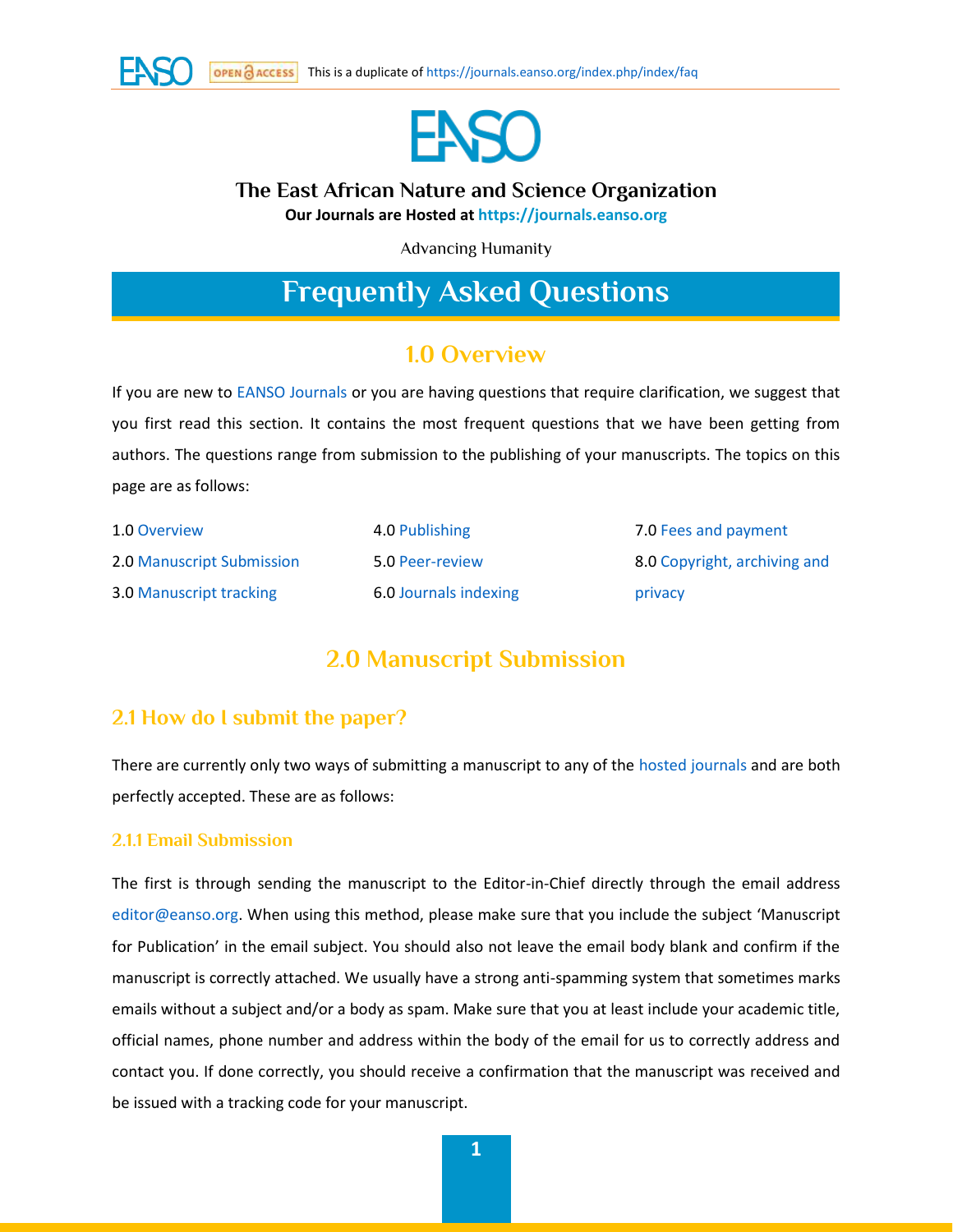#### **2.1.2 Submission through the system**

If you like the challenge, you can use our onlin[e submission system](https://journals.eanso.org/index.php/index/login) to submit your manuscript. We use an improvement of the [Open Journal Systems](https://pkp.sfu.ca/ojs/) developed by th[e Public Knowledge Project](https://pkp.sfu.ca/) that most journals use. This means that the submission process will be familiar to some. The important thing to note is that you must create an account before submitting the manuscript. This means that you must either first [login](https://journals.eanso.org/index.php/index/login)  [to your account](https://journals.eanso.org/index.php/index/login) o[r register a new account](https://journals.eanso.org/index.php/index/user/register?source=) if you do not already have one. Please note that you must select all the journals that you will want to interact with during the submission process to avoid being prevented by the system from submitting to those journals.

# **2.2 Can I submit a manuscript that I had already submitted to another journal?**

No, we only publish original work. This thus means that if you have already published the manuscript in a different journal, then it is automatically disqualified from being published by any of our hosted journals. We usually carry out a[n originality test](https://journals.eanso.org/index.php/index/faq#originality) to ascertain this before publication is done.

An exception is made for manuscripts presented at a conference and appearing only in the conference proceedings. You can also officially withdraw your manuscript from the other journal if you wish to resubmit the same to our hosted journals. This will, however, require you to explicitly present the intention to the Editor-in-Chief during submission.

## **2.3 What are the requirements to fulfil before submitting a manuscript?**

We only publish scholarly manuscripts. Therefore, anything that is not scholarly is usually returned back to the authors for improvement. We, however, do not place so many requirements on manuscript submission because a lot of transformations are done within the workflow of the publishing process. You should therefore only meet the minimum requirements that are as follows:

- 1. Not have been previously published or have been presented before any other journal for consideration.
- 2. Have their files in OpenOffice, Microsoft Word, RTF, or WordPerfect document file format, no PDFs are allowed.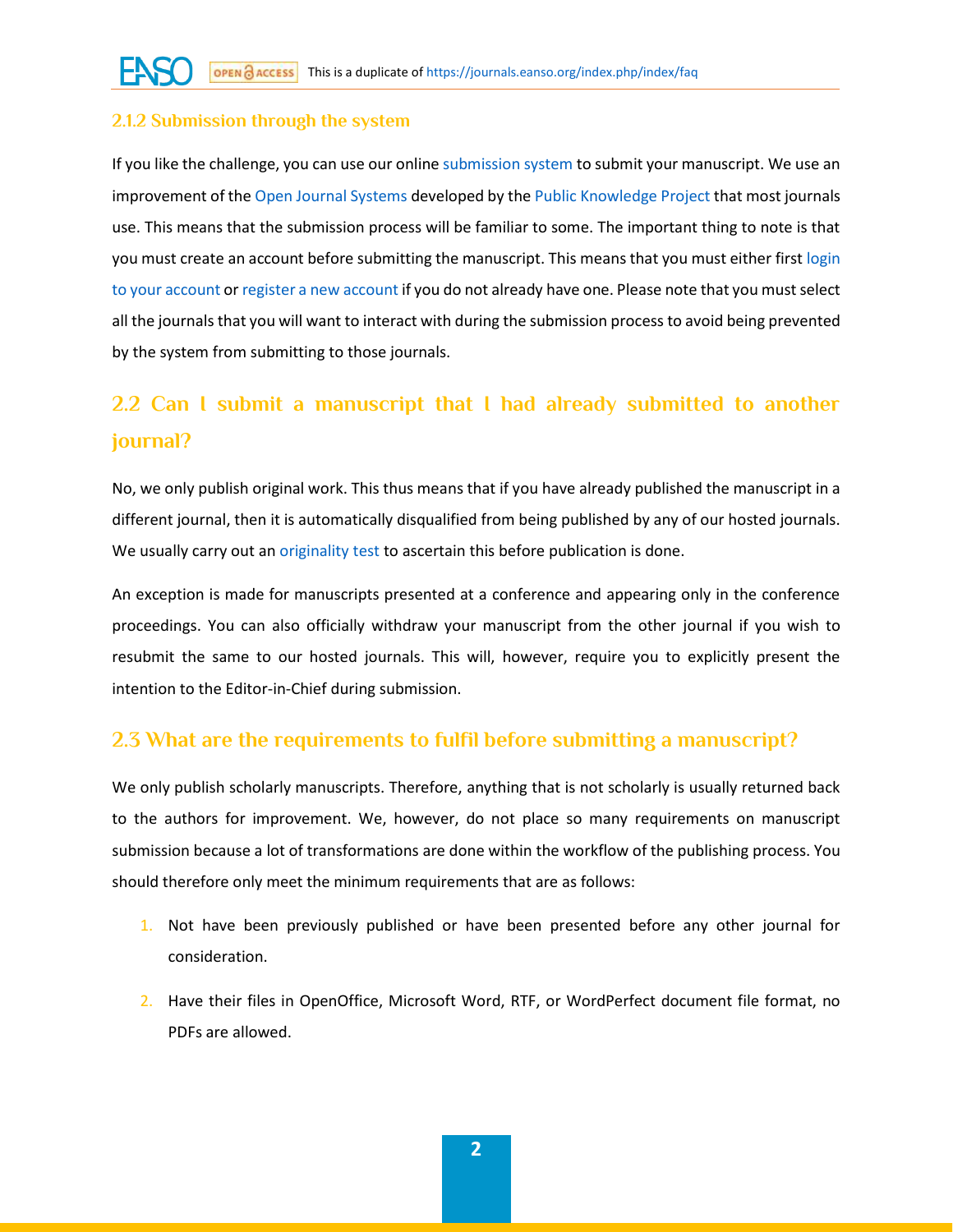- 3. Have documents whose text is single-spaced; uses a 12-point font; employs italics, rather than underlining (except with URL addresses); and all illustrations, figures, and tables are placed within the text at the appropriate points, rather than at the end.
- 4. Have a word count of between 3000 and 7000.

After submission, you will be issued a tracking code that will enable you to track the progress through our submission tracker. The rest of the useful information will be available in the tracking system.

### **2.4 What is ORCID and why do I need to have it?**

#### **2.4.1 What is ORCID?**

ORCID is an abbreviation for Open Researcher and Contributor ID. It is most of the time described as a nonproprietary alphanumeric code that is used to uniquely identify academic authors and contributors.

#### **2.4.2 Why it is important?**

The idea behind the development of ORCIDs is that human names alone are not unique and it can sometimes be quite difficult to rightfully credit authorship to the right authors. For example, imagine two people with exactly the same name and affiliation. Also, imagine situations after marriages where authors change names. One may easily lose credit for the work published before the change of names. Even the ordering of your names varies from one cultural convention to another and may interfere with how your work is cited.

#### **2.4.3 How can I get it?**

Getting it is free and as simple as visiting the [ORCID official website](https://orcid.org/) and signing up for an account. Once you have registered, you access your account by signing in. The ID is a 16 digits code appended to a URI as follows https://orcid.org/0000-0001-XXXX-XXXX.

#### **2.4.4 Is it a must before submission?**

ORCID is not a must. However, it is highly recommended that you get one for yourself and your co-authors for us to accurately credit your work. It is fun to note that these days, some project funders use the information available through your ORCID to determine the extent of merit for each applicant. So please give this the seriousness it deserves.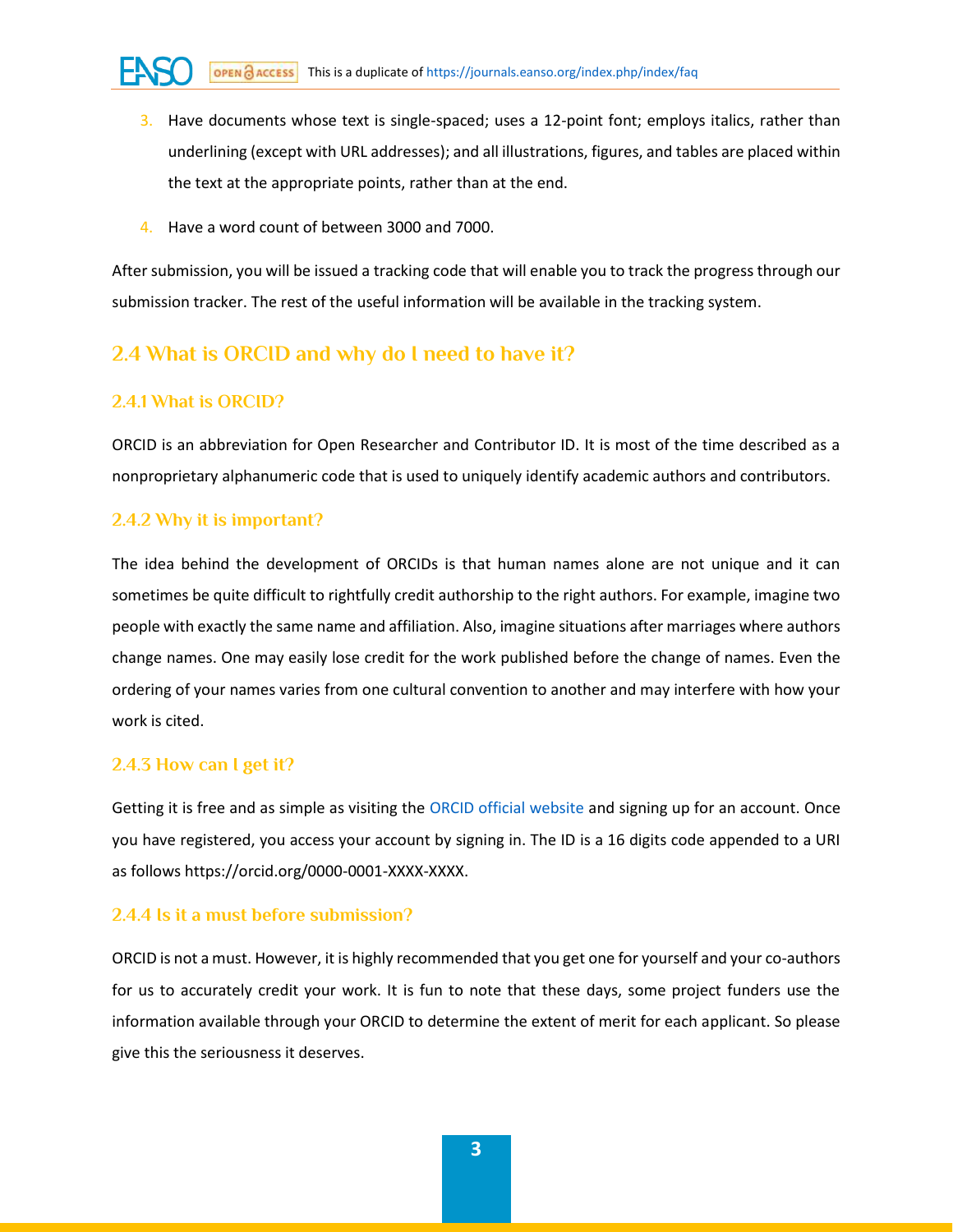# **3.0 Manuscript Tracking**

#### **3.1 Where do I go to track my manuscript?**

Depending on how you submitted your manuscript, you can have either two or only one way of tracking your submission. For both the submission channels, you can easily [visit our Tracker](https://tracker.eanso.org/) and input the fivecharacter code that you were assigned during the submission process. For submissions made through our online submission procedure, the author who submitted the manuscript can log into the system and check the progress.

#### **3.2 What if I forgot my Manuscript Tracking Code?**

No problem, just go back to the email you used to submit the manuscript and search for the responses from the Editor-in-Chief when you submitted the manuscript. If for one reason or another this is not possible, you can contact us as soon as possible and ask for assistance.

#### **3.3 Why have I not received any notification after submitting the manuscript?**

We usually respond to all emails on manuscript submission within 1 hour of submission. The longest it can take without getting a response from us after submitting your manuscript should be 24 Hours.

If it happens that you haven't gotten any response even after 24 hours, please first check your spam folder. Your email client might be wrongly marking mails from our address as spam. If you get the email in the spam folder, please make sure that you mark it as not spam because there will be more communications to follow that will require your quick address.

If you do not get an email from us in the spam folder, please contact us immediately. That will mean that the error is on our side and we shall promptly assist.

# **4.0 Publishing**

#### **4.1 How long does it take from submission to publishing?**

Usually, this takes between 2 weeks and 6 weeks for authors requiring their manuscripts to only be available online. The time taken however depends on a number of factors that include the availability of reviewers, the quality of the submission, the journal submitted to, the time of the year, the efficiency of correspondence from the authors and several other factors. There are times when authors get lucky and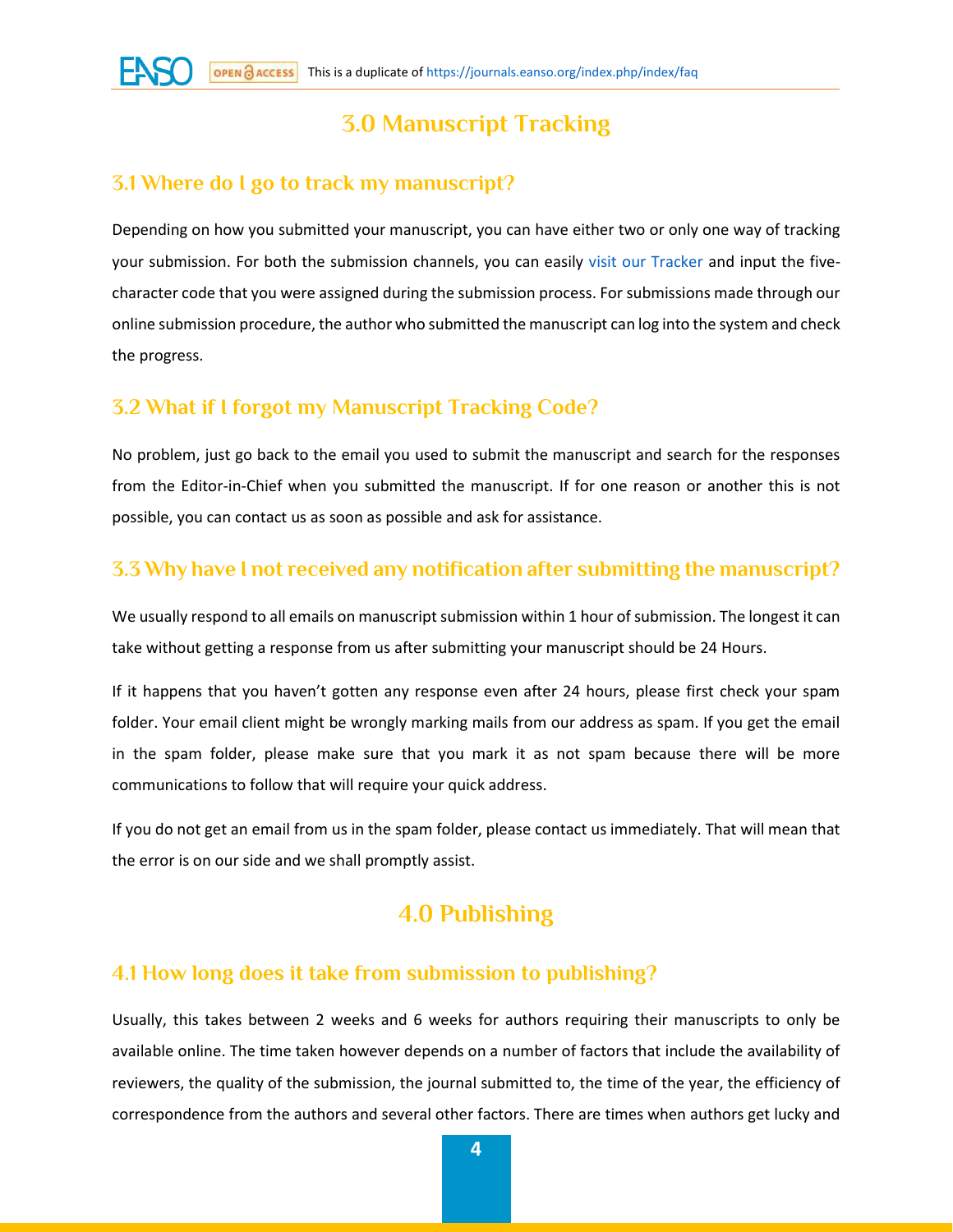have their submissions published within a week or less and there are those who have their work published longer than initially projected.

Authors requiring printed hard copies of their articles together with the online version usually have to wait longer. Hardcopies are printed quarterly with the exact timing being dependent on the journal in question. Feel free to ask the Editor-in-Chief when the next print issue shall be available during submission.

#### **4.2 How does one correct a paper that is already published?**

It's easy, just make the corrections required and then contact the Editor-in-Chief about these corrections. For minor corrections, the article is usually corrected at the copyediting stage. Major corrections, on the other hand, are treated as a new submission and the review process is usually repeated where the reviewers once again have the right to either accept or reject the submission. Our journals value quality and accuracy. Therefore, we always welcome corrections from both the readers and the author.

#### **4.3 Is it possible to withdraw a submission?**

Yes, it is. You just email the Editor-in-Chief about it and include the reason for withdrawal in the withdrawal email. Withdrawn manuscripts will have the status 'CANCELLED' in the tracker and will disappear from the tracker after a year. Withdrawal makes your manuscript available for resubmission in other journals because the process helps unlink your work from our journals.

## **4.4 Do you check for plagiarism?**

We do. All manuscripts are checked for plagiarism before they are published. The software used for this purpose is the popula[r TURNITIN](https://www.turnitin.com/). We, however, do not like calling it 'checking for plagiarism'. Instead, we call it 'originality check'. The word plagiarism to us usually sounds strong. It is the kind of words that imply one is guilty until proven innocent instead of the intended innocent until proven guilty.

We usually accept a similarity index of not more than 25%. The percentage per source in the primary sources section should also not be more than 3%. If you decide to carry out a similarity check before submitting, make sure that you know how to check without submitting the content of your paper for indexing by the TURNITIN software. If you do not take that extra step, the manuscript will return a similarity index of 100% because you will have plagiarized your own work. Because of this alone, we usually highly recommend that you do not pass your manuscript through TURNITIN before submission.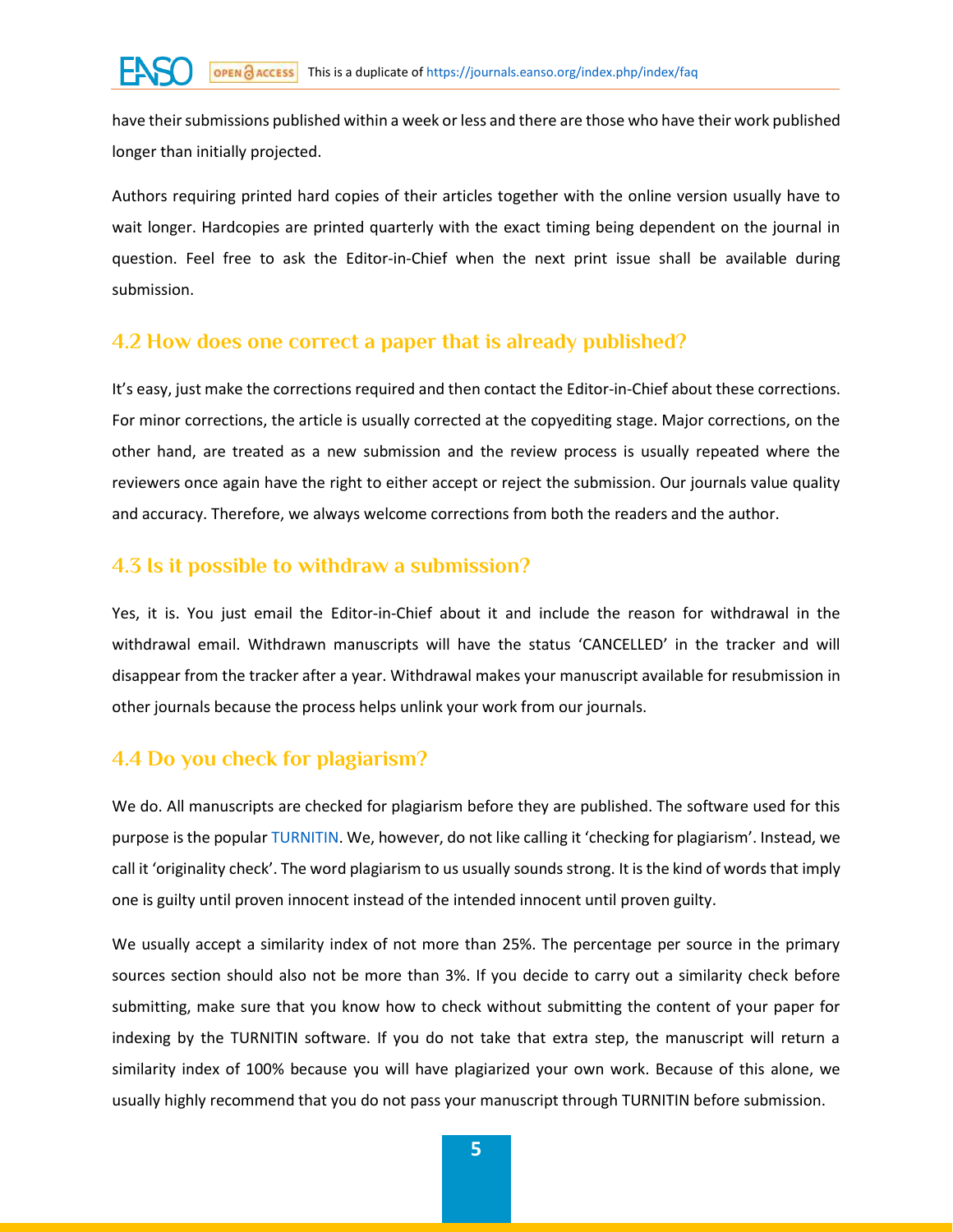# **5.0 Peer-Review**

### **5.1 Are EANSO Journals Peer-Reviewed?**

Yes, they are. No single manuscript is published by any of our journals before undergoing a thorough peerreview process. The aim of this review process is to make the manuscripts as academic as possible through improving the quality and querying the accuracy of the provided information.

We use the double-blind peer review type. What this means is that the reviewers have no idea who the authors of the manuscripts are and will thus review submissions neutrally whereas the authors have no idea exactly who reviewed their manuscripts and will thus take corrections positively.

Each submission is reviewed by at least 2 reviewers (and a maximum of 5 reviewers) before the aggregate verdict is given. Papers can then either be accepted without corrections, accepted with minor corrections, accepted with major corrections or rejected.

### **5.2 Are EANSO journals academic?**

Yes. All our journals are academic in nature with [ISSNs,](https://journals.eanso.org/index.php/index/faq#issns) [DOIs,](https://journals.eanso.org/index.php/index/faq#dois) [peer-review,](https://journals.eanso.org/index.php/index/faq#prwd) [academic indexing,](https://journals.eanso.org/index.php/index/faq#where-indexed) [archiving](https://journals.eanso.org/index.php/index/faq#archiving) and an [Editorial Board](https://journals.eanso.org/index.php/index/editorial-board) derived from different institutions from different countries.

### **5.3 Do your journals have an Editorial Board?**

Yes, we do. Because all our journals are [scholarly](https://journals.eanso.org/index.php/index/faq#academic) and [peer-reviewed,](https://journals.eanso.org/index.php/index/faq#prwd) we have an Editorial and Advisory [Board](https://journals.eanso.org/index.php/index/editorial-board) to take care of this. The organization is structured in such a manner that allows for a central board that concurrently oversees the publication processes in all the [hosted journals.](https://journals.eanso.org/) This board is headed by the Editor-in-Chief.

### **5.4 How much time to complete a review?**

This depends on a number of factors that include the quality of your submission, the availability of reviewers for your genre and the review speed of individual reviewers. On average, however, the time can range from 2 weeks to 6 weeks.

### **5.5 My work is very urgent, can you help?**

Yes, but on very rare occasions. Otherwise, everyone will be submitting their work with the urgency tag. We understand that our authors sometimes face a publish or perish kind of situation and is thus part of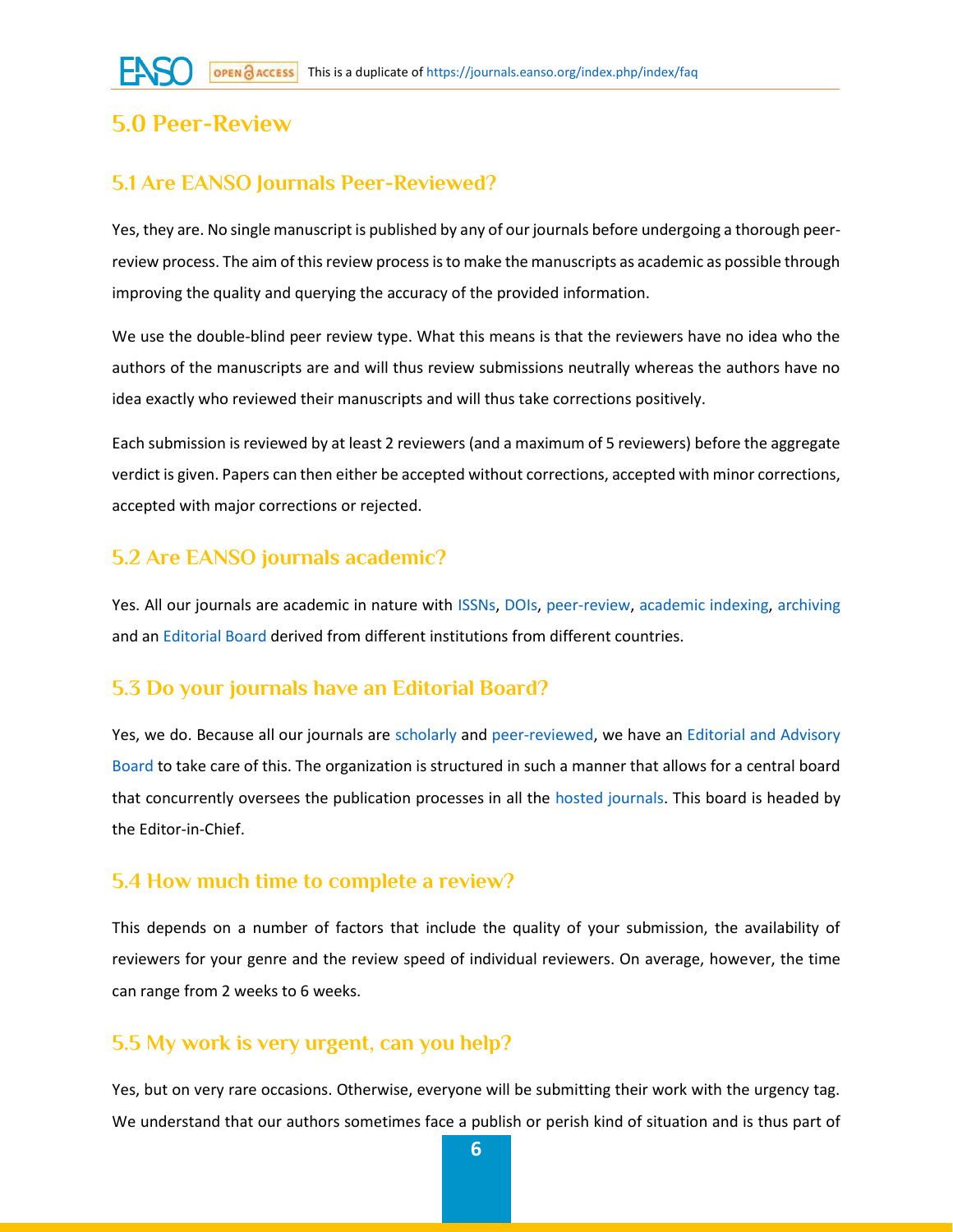our mission to help them out. Be sure to prepare the best quality manuscript in such cases to ensure that it goes through reviews and is accepted with either minor corrections or no corrections at all. To discourage scholars from this, we usually apply a fee of 25 USDs that should be paid together with the publication fee.

# **6.0 Journals Indexing**

## **6.1 Do you have ISSNs?**

Yes, we do. You can find them in the published articles. ISSNs are a must for any serial publications and help during [the indexing](https://journals.eanso.org/index.php/index/faq#where-indexed) and the retrieval of published articles.

### **6.2 Do you assign DOIs to manuscripts?**

Yes, we assign DOIs as our primary articles' identifiers. The East African Nature and Science Organization [\(EANSO\)](https://www.eanso.org/) is a member of [Crossref.](https://www.crossref.org/) Crossref members have DOI prefixes and can therefore deposit and update metadata for their publications.

### **6.3 Where are your journals indexed?**

Our journals are automatically indexed by more databases than we can keep track of. These include BASE, CrossRef, WorldCat, PlumX, DataCite, Google Scholar, Dissemin, Lens, Scilit, Fatcat, Microsoft Academic and Scinapse. We are working towards adding more databases to the list before the end of the year.

## **6.4 How do I find my publication after it has been published?**

You will be informed about this after the article has been published. You can however easily type the title of the article in search engines and you will get the publication as part of the search results. It, however, takes about 2 weeks after publication for your submission to be adequately indexed and searchable.

# **6.5 Why can't find my publication on Google Scholar?**

The main reason would be that your manuscript was published recently and is still being indexed by the databases we deposit our metadata to. Recently in this context means less than 2 weeks ago. If you are still not able to search for your paper online and a month has passed, please contact the Editor-in-Chief about the same. We shall take the necessary action that will ensure the reindexing of your article.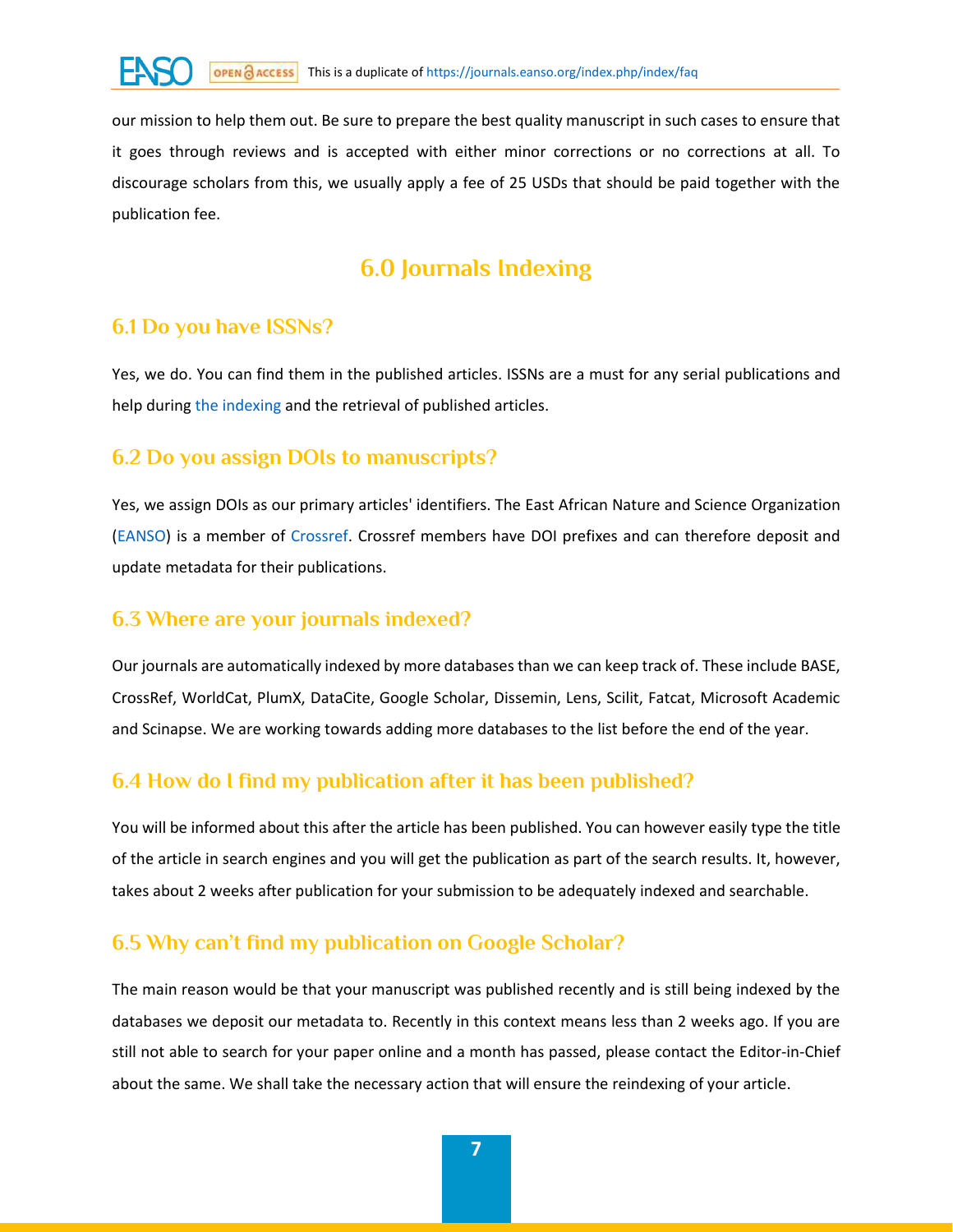# **7.0 Fees and Payment**

### **7.1 How much will it cost to publish with EANSO Journals?**

It depends on the specific journal that you are interested in and medium of publication that you want. It costs between 55 US Dollars and 190 US Dollars for online publication. Authors interested in getting the printed hardcopy of the issues their papers are published in pay an extra 60 US Dollars. You can read about th[e applicable fees](https://journals.eanso.org/index.php/index/applicable-fee) for more information.

## **7.2 Are there fee waivers that can be given?**

Unfortunately, no. As you can see from the previous section, the publication fee is already quite low. The reason for this is that part of the fee is paid for by the Knowledge is Fun Initiative which seeks to encourage African scholars to publish their work in Africa. There are however very rare occasions where some authors have part or all the fee waivered. This is especially true for authors that make a commitment to share our journals and attract more authors for our hosted journals.

## **7.3 When should the payment be made?**

You should only make payment after you have been notified that the manuscript has been accepted for publication. In the notification letter, there is usually adequate information on how to make the payment. Any payment made prior to the notification is a risk because chances are your submission might be rejected and the payment will then need to be reversed.

## **7.4 How do I make the payment?**

Payment can be made through either Paypal, Mpesa, EazzyPay and direct bank deposit. Detailed information on this is usually available in the Tracker after a submission is made and a tracking code is assigned.

### **7.5 How do I check if the payment was successful?**

You can simply do this by visiting our [Manuscripts Tracker](https://tracker.eanso.org/) and inputting the respective tracking code. If the payment is successful, the visa budge will be green in colour and there will be a green tick and below the budge. If you make payment and this does not happen, please contact the Editor-in-Chief for clarification.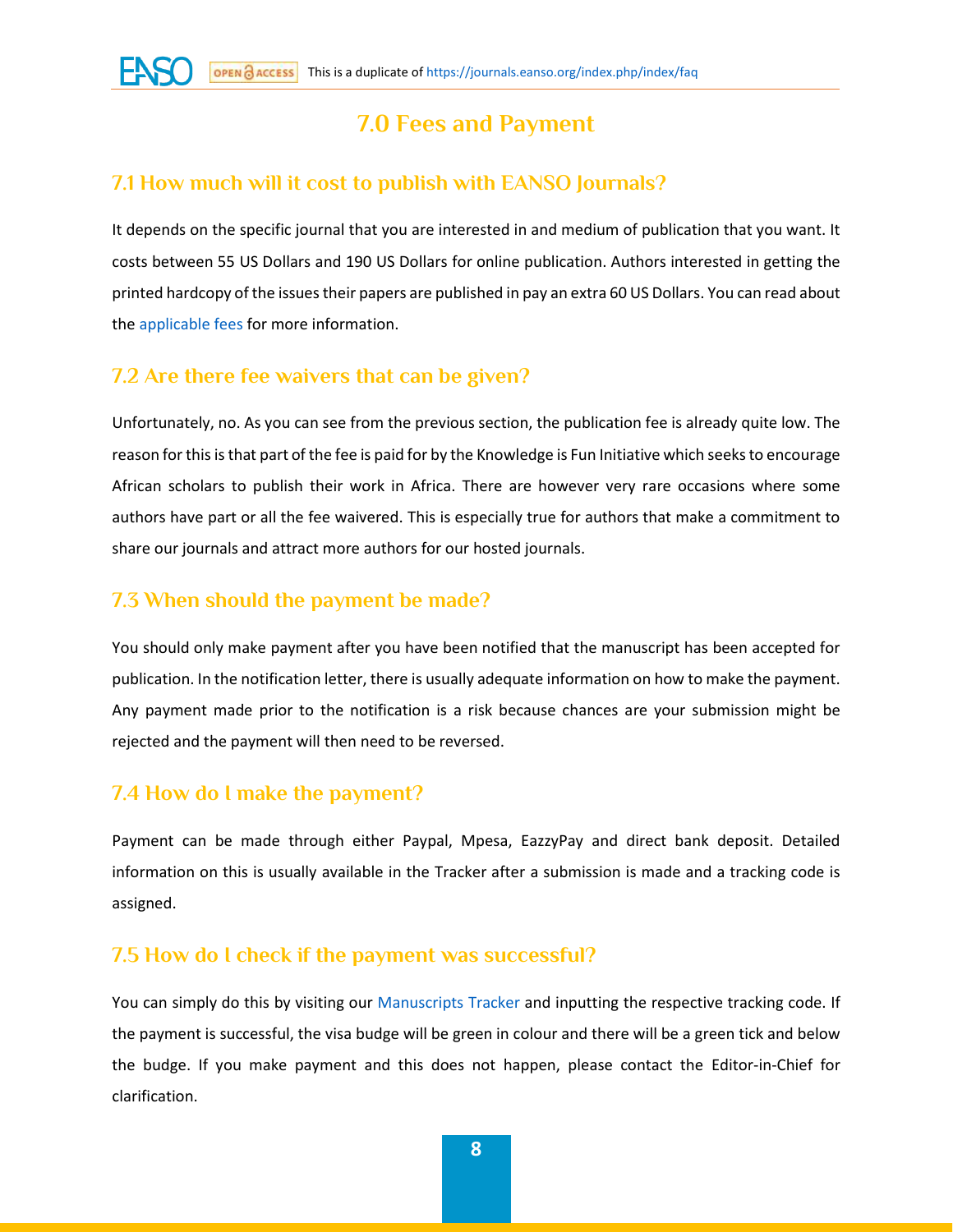## **7.6 What is the payment deadline?**

We do not have a payment deadline. Authors can make payment at their earliest convenience after the manuscript has been accepted for publication. You should however notify the Editor-in-Chief about the day you intend to make the payment because sometimes taking too long to make payment may be seen as a silent withdrawal.

# **8.0 Copyright, Archiving and Privacy**

## **8.1 What copyrights are assigned to publications?**

The peer-reviewed articles published by all of our hosted journals are licensed under a Creative Commons Attribution 4.0 International License and the owner of the rights is the author(s) for the respective articles.

Whereas you are free to adapt and share the individual articles published in this journal, you must always give appropriate credit, provide a link to the license, and indicate if changes were made. You may do so in any reasonable manner, but not in any way that suggests the licensor endorses you or your use.

#### **8.2 Are there any archiving arrangements?**

Yes, there are two main digital archiving policies currently in use for all of our hosted journals. These are [CLOCKSS](https://clockss.org/) and [LOCKSS.](https://www.lockss.org/) This ensures that the articles published by any of our hosted journals will be available forever.

### **8.3 Can I share the publication on other platforms?**

Yes, you can. However, this should only be after the publication process is over and the publication letter and certificates have been issued. We encourage our authors to share their works widely within their circles and invite friends over to download, read and cite their work. You are also free to submit the publications to institutional repositories and other scholarly profiles.

### **8.4 What is your privacy statement?**

We hate spamming just like you do. Therefore, we only use the information you give us for the sole purpose of creating adequate metadata for your submission. We will only contact you when it is absolutely relevant and necessary.